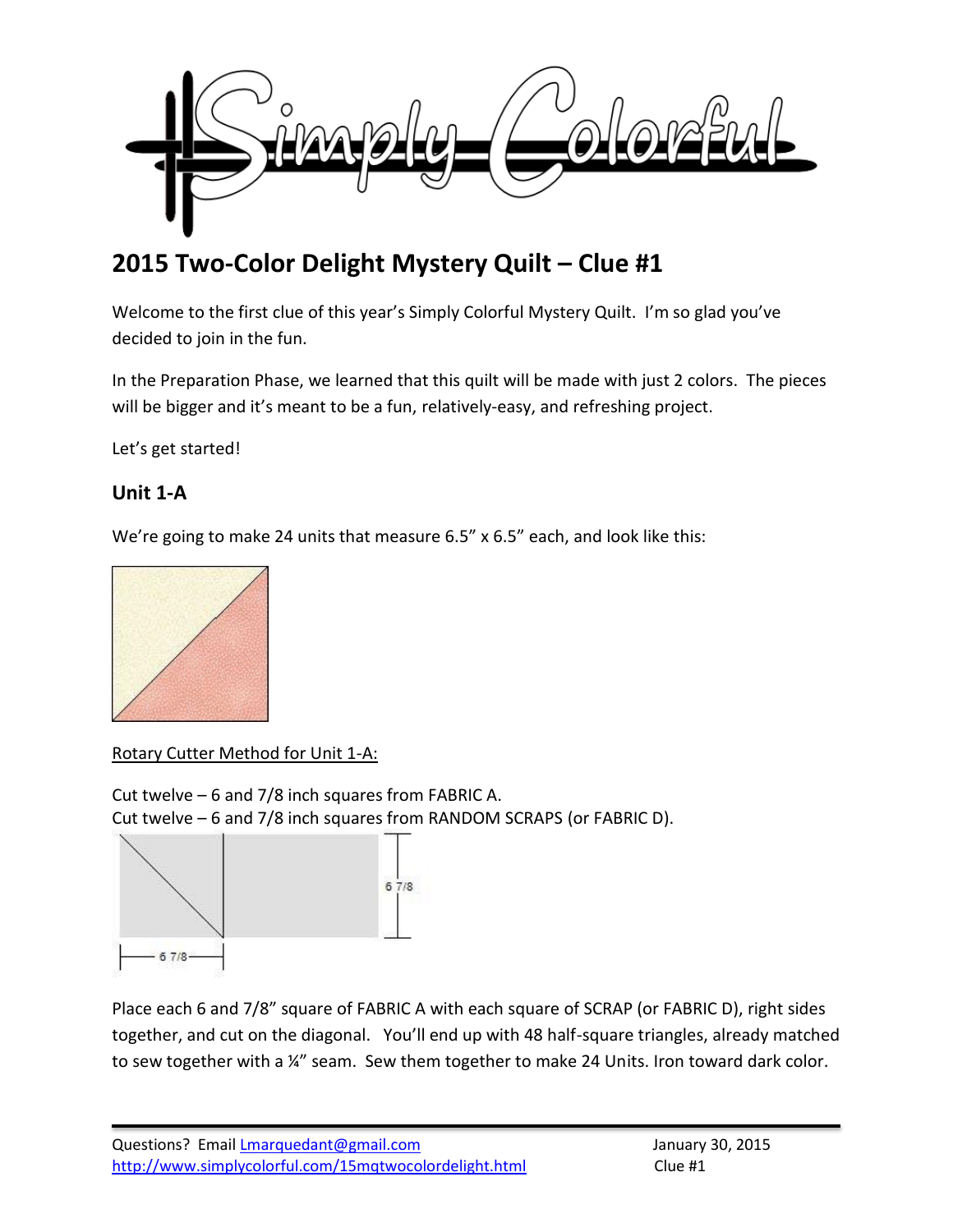

#### [Accuquilt](http://www.amazon.com/gp/product/B0021F62D6/ref=as_li_tl?ie=UTF8&camp=1789&creative=390957&creativeASIN=B0021F62D6&linkCode=as2&tag=simcolfibart-20&linkId=5AORDCJJM3EOL23X) Method for Unit 1-A:

Use the Triangle 6-1/2 inch Die. [\[Click for more information\]](http://www.amazon.com/gp/product/B0021FADBS/ref=as_li_tl?ie=UTF8&camp=1789&creative=390957&creativeASIN=B0021FADBS&linkCode=as2&tag=simcolfibart-20&linkId=HT3T77PISHHSA6N6) Cut 24 triangles out of FABRIC A. Cut 24 triangles out of SCRAPS (or FABRIC D). Sew them together to form 24 units. Use ¼" seam. Iron toward the dark color.

## Lynn's Red & White Unit 1-A:

Here's what my Unit 1-A looks like.



## **Unit 1-B**

This unit is easy if you're going the "Controlled/Not Scrappy" route.

#### If You're Using Just One Fabric for Unit 1-B

Pull out your FABRIC C. Cut 12 strips using your rotary cutter, each to measure 5.5" x width of the fabric (usually 40-43"). See picture. Set aside.